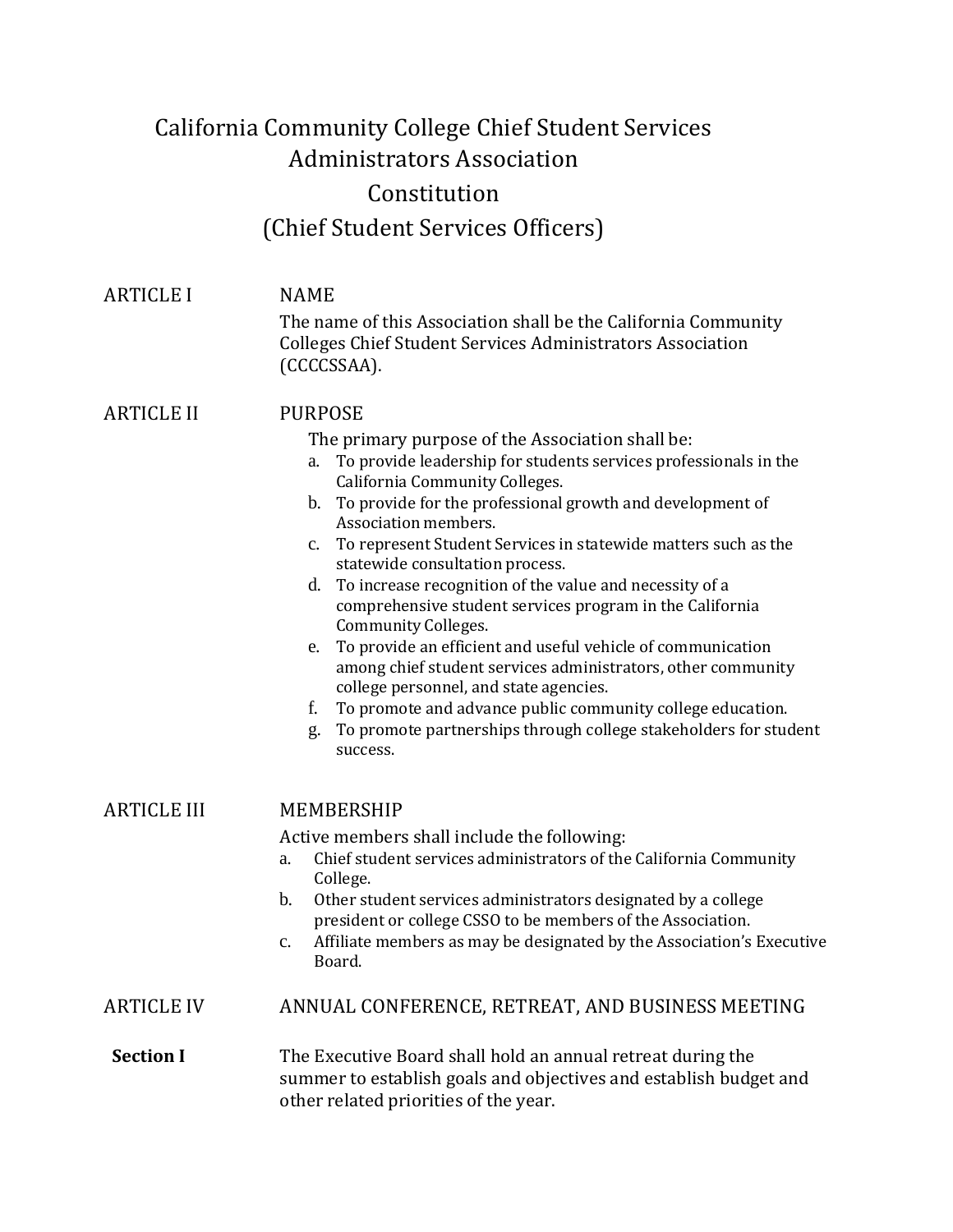| <b>Section II</b>                     | An annual conference of the Association may be held annually. The<br>specific location and date shall be determined by the Executive<br>Board; the expressed preferences of the members regarding date and<br>location, however, shall be considered.                                                                                                                                                                                                                                                                                                                                                                                                                                                                                                                               |  |
|---------------------------------------|-------------------------------------------------------------------------------------------------------------------------------------------------------------------------------------------------------------------------------------------------------------------------------------------------------------------------------------------------------------------------------------------------------------------------------------------------------------------------------------------------------------------------------------------------------------------------------------------------------------------------------------------------------------------------------------------------------------------------------------------------------------------------------------|--|
| <b>ARTICLE V</b>                      | <b>EXECUTIVE BOARD</b>                                                                                                                                                                                                                                                                                                                                                                                                                                                                                                                                                                                                                                                                                                                                                              |  |
| <b>Section I</b>                      | The responsibilities of the Executive Board shall include:<br>To conduct on-going business of the Association as directed by the<br>a.<br>membership.<br>b. To serve as the Association's representative in the statewide<br>consultation process.<br>To represent the Association positions at meetings, hearings,<br>$\mathbf{c}$ .<br>conferences, discussions, or other forums where the interests of the<br>Association and its members are involved.<br>d. To interpret and implement the provisions of this Constitution.                                                                                                                                                                                                                                                    |  |
| <b>Section II</b>                     | The Executive Board shall consist of the following:<br>The President, Past-President, and President-Elect.<br>a.<br>Ten Regional Representatives selected by the constituent members<br>$\mathbf{b}$ .<br>of each region.<br>Two Members-at-large selected one from Region 1-5 and one<br>c.<br>from $6-10$ .                                                                                                                                                                                                                                                                                                                                                                                                                                                                       |  |
| <b>Section III</b>                    | Regional and Members-at-Large Representatives will be selected as<br>follows:<br>Ten regions have been designated and are numbered consecutively<br>a.<br>from north to south.<br>One member shall be elected from each of the ten regions for a two-<br>$\mathbf{b}$ .<br>year term.<br>c. Five alternating regions will each elect a representative prior to June<br>each year; odd-numbered regions shall elect in odd-numbered years,<br>and even-numbered regions shall elect in even-numbered years.<br>Region representatives will be elected as each region determines and<br>d.<br>their election will be communicated to the President.<br>Two Members-at-large shall be elected -one from Region 1-5 and one<br>e.<br>from Region 6-10, who shall serve a two year term. |  |
| <b>ARTICLE VI</b><br><b>Section I</b> | <b>OFFICERS</b><br>The President shall:<br>Be the Chief Executive Officer of the Association and Chairperson of<br>a.<br>the Executive Board.                                                                                                                                                                                                                                                                                                                                                                                                                                                                                                                                                                                                                                       |  |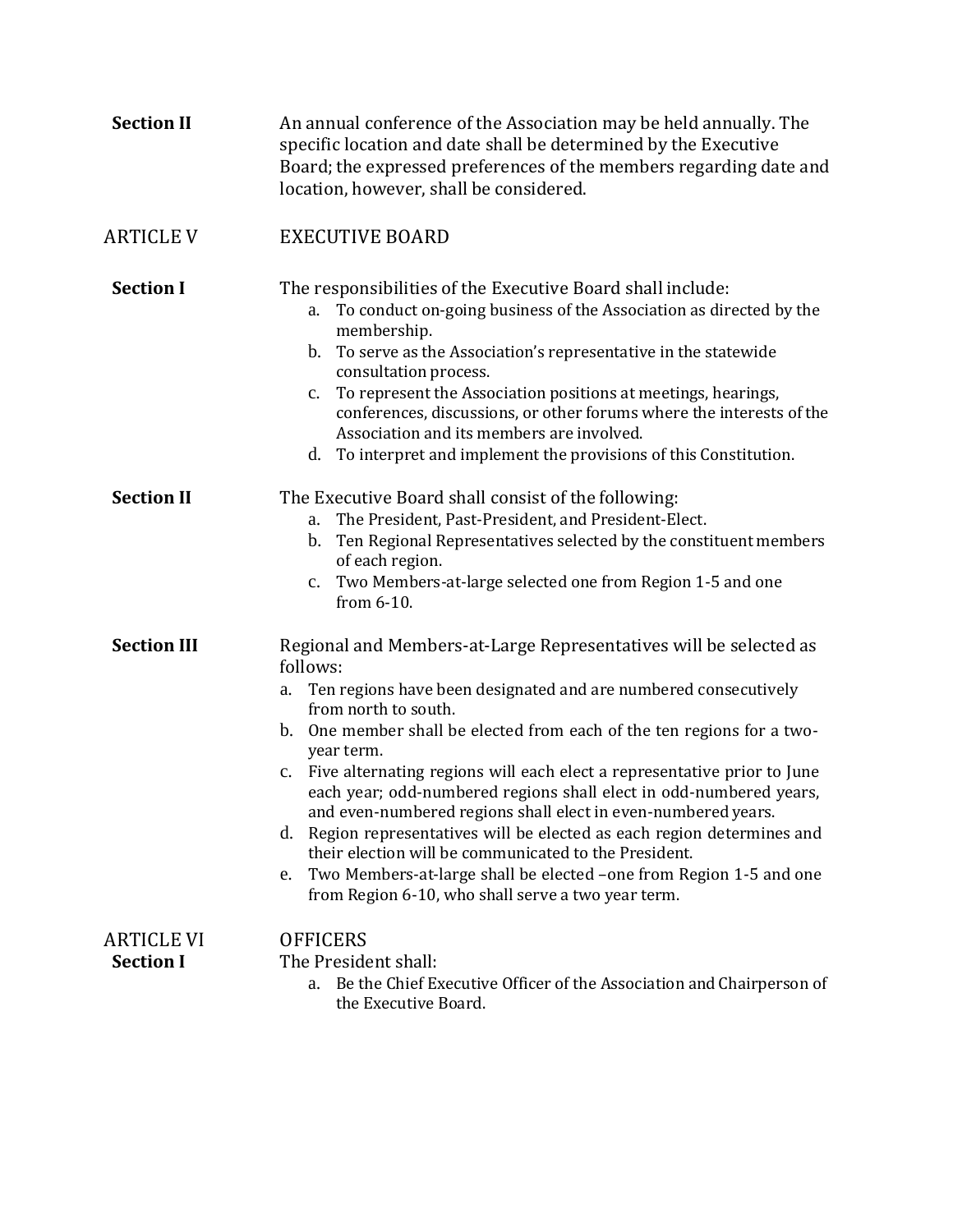|                    | b. Be responsible for calling the Annual Conference and Business<br>Meeting, scheduling regular Executive Board meetings throughout<br>the academic year, and scheduling special meetings as required to<br>carry out the purposes of the Association.<br>c. Preside over the Annual Conference and Business Meeting.<br>He/She shall act at the direction of the Executive Board.<br>Serve for a one-year term as indicated in Article VI Section V.<br>d.<br>Appoint a Board member to act as Secretary for a one year term<br>e.<br>f.<br>Appoint a Board member to act as Treasure for a one year term.<br>Appoint the Northern and Southern Drive-In Conference Chairs<br>g.<br>from among the regional representatives.<br>Determine who shall represent the Association at the Chancellor's<br>h.<br>Consultation Council and the Board of Governors meetings.<br>i.<br>Serve as Past President of the Association for a one-year term<br>following the completion of the one-year term as President. |
|--------------------|--------------------------------------------------------------------------------------------------------------------------------------------------------------------------------------------------------------------------------------------------------------------------------------------------------------------------------------------------------------------------------------------------------------------------------------------------------------------------------------------------------------------------------------------------------------------------------------------------------------------------------------------------------------------------------------------------------------------------------------------------------------------------------------------------------------------------------------------------------------------------------------------------------------------------------------------------------------------------------------------------------------|
| <b>Section II</b>  | President-Elect<br>The President-Elect shall:<br>Serve a one-year term of office.<br>а.<br>b. Serve in the absence of the President.<br>Be nominated by the Executive Board and elected by the<br>c.<br>membership.<br>d. Alternate between the north and south regions of the state.<br>Serve as the President of the Association upon completion of the<br>e.<br>one-year President-Elect term.<br>f.<br>Shall serve as Past President of the Association upon completion of<br>the one-year term as President.                                                                                                                                                                                                                                                                                                                                                                                                                                                                                            |
| <b>Section III</b> | Past-President Shall:<br>Serve in an advisory capacity to the President and other members<br>a.<br>of the Executive Board for a one-year period immediately<br>following his/her term as President.<br>b. Serve in other capacities as determined by the President.                                                                                                                                                                                                                                                                                                                                                                                                                                                                                                                                                                                                                                                                                                                                          |
| <b>Section IV</b>  | Regional Representatives<br>The Regional Representatives shall:<br>Be responsible for the coordination of Association activities in<br>a.<br>each of ten regions numbered consecutively from North to South.<br>Present input from the region regarding Association and<br>b.<br>consultation issues.                                                                                                                                                                                                                                                                                                                                                                                                                                                                                                                                                                                                                                                                                                        |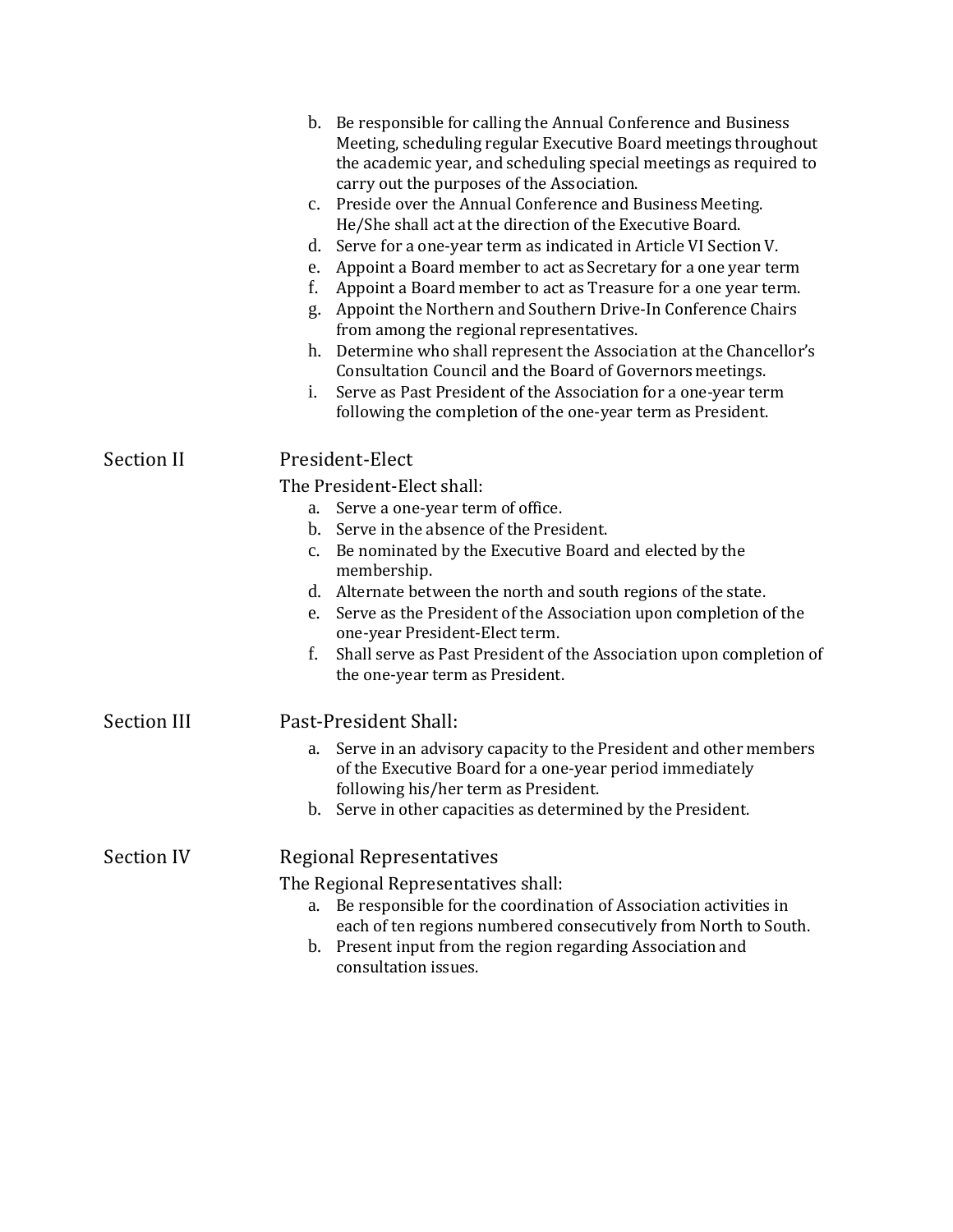|              | Share responsibility for planning and carrying out the Northern<br>$\mathbf{c}$ .<br>and Southern Drive-In Conferences in the fall of each year when<br>the conferences are held.                                                                                                                                                                                                                                                                                                                                                          |
|--------------|--------------------------------------------------------------------------------------------------------------------------------------------------------------------------------------------------------------------------------------------------------------------------------------------------------------------------------------------------------------------------------------------------------------------------------------------------------------------------------------------------------------------------------------------|
| Section V.   | <b>Board Secretary</b><br>The Executive Board Secretary shall be appointed by the Executive<br>Board. The duties of the Executive Board Secretary shall be:<br>Maintain files of all meeting minutes and Association records.<br>а.<br>Assist with the provision of yearly awards.<br>b.<br>Maintain database of CSSO representatives on committees and<br>c.<br>task forces. Coordinate and distribute the reports received.<br>Advise President of necessary matters regarding appointments<br>and follow-ups.                           |
| Section VI.  | <b>Board Treasurer</b><br>The Executive Board Treasurer shall be appointed by the Executive<br>Board.<br>The duties of the Executive Board Treasurer shall be:                                                                                                                                                                                                                                                                                                                                                                             |
|              | Keep and maintain accurate and correct accounts of the<br>а.<br>association properties and business transactions, including<br>accounts of its assets, liabilities, disbursements, gains, and losses.<br>Direct the CCCCSSAA Administrators on financial matters of the<br>b <sub>1</sub><br>association and prepare or cause to be prepared, and certify, or<br>cause to be certified, the financial statements to be included in<br>any required reports.<br>In general, perform all duties incident of the office of treasure and<br>c. |
| Section VII. | such duties as maybe required by law.<br><b>CCCCSSAA Administrator</b>                                                                                                                                                                                                                                                                                                                                                                                                                                                                     |
|              | As an independent contractor, the Executive Administrator<br>assists the officers and the organization. This is an annual<br>appointment subject to renewal upon agreement between both<br>parties and may be compensated at a rate agreed upon by the<br>Executive Board.<br>Keep accurate financial records of the Association.<br>a.<br>b.<br>Have charge of the bank accounts, collect all monies due the                                                                                                                              |
|              | organization, and pay association bills.<br>Present to the Executive Board annually either a<br>c.<br>comprehensive budget report or, when necessary, the<br>results of an independent audit.                                                                                                                                                                                                                                                                                                                                              |
|              | d.<br>Present an annual report to the Association<br>membership summarizing the revenue and<br>expenditures of the Association.                                                                                                                                                                                                                                                                                                                                                                                                            |
|              | Collect associates membership dues and maintain accurate record of<br>e.<br>paid members.                                                                                                                                                                                                                                                                                                                                                                                                                                                  |
|              | f.<br>Collect the fees from the annual conference and work in<br>cooperation with the President Elect to provide accurate and                                                                                                                                                                                                                                                                                                                                                                                                              |

complete information to the board. Assure completion and submission of all forms for 501C non-profit status including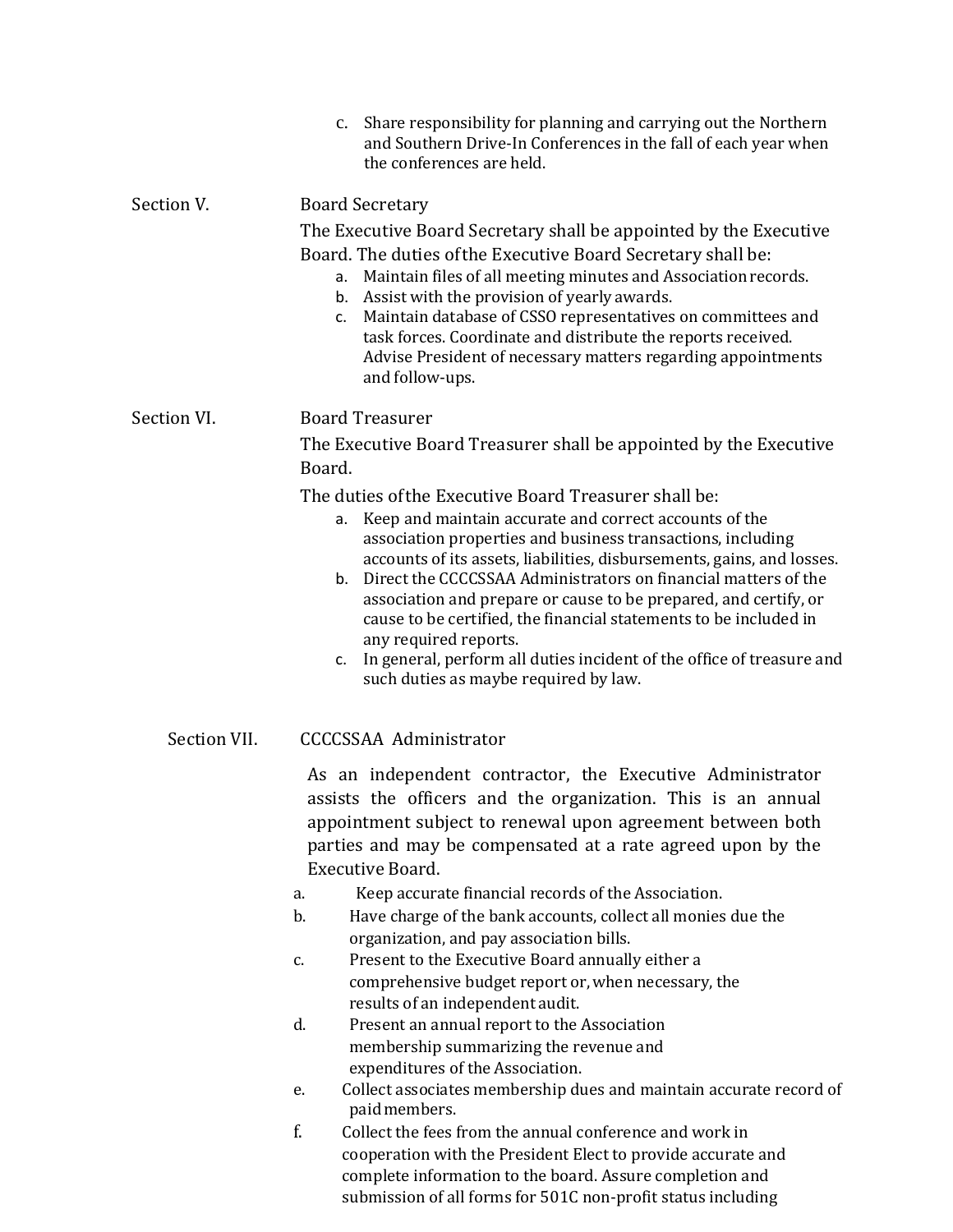|                     |               | Charitable Trust Forms and IRS forms.                                                                                                                                                                                                    |
|---------------------|---------------|------------------------------------------------------------------------------------------------------------------------------------------------------------------------------------------------------------------------------------------|
| <b>Section VIII</b> |               | Regional Members-At-Large Representatives                                                                                                                                                                                                |
|                     |               | The duties of the Regional Representatives shall include the<br>following:                                                                                                                                                               |
|                     | a.            | Take responsibility for the coordination of Association<br>activities in each of the tenregions numbered<br>consecutively from North to South.                                                                                           |
|                     | $\mathbf b$ . | Coordinate and present input from the region on all student<br>services programs and policy issues to the Association.                                                                                                                   |
|                     | $C_{\bullet}$ | Advise the Association on problems, concerns, and issues<br>raised in the regions regarding student services.                                                                                                                            |
|                     | d.            | Consult with regional members for the nomination of<br>personnel to serve on various task forces, committees, or<br>groups established by the Association, the Chancellor's<br>Office, or other agencies, which affect student services. |
|                     | e.            | Assist the Association in identifying staff development<br>opportunities which will improve the performance of<br>Association members, regional representatives, or the                                                                  |

Executive Board.